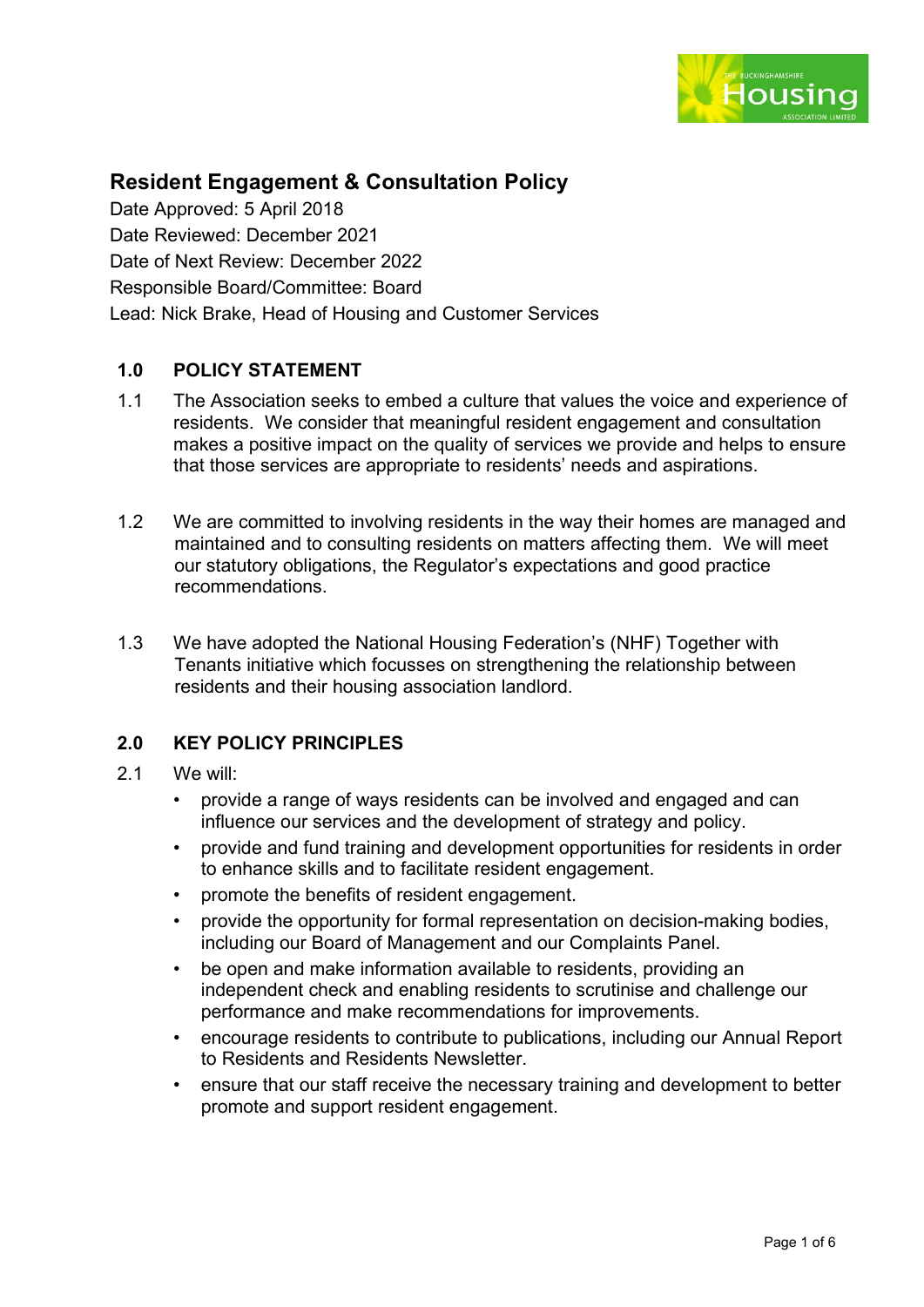## **3.0 REGULATORY & STATUTORY PROVISIONS**

## 3.1 **RSH Regulatory Framework – Tenant Involvement & Empowerment Standard (July 2017)**

Registered Providers are required to ensure that tenants are given a wide range of opportunities to influence and be involved in:

- the formulation of their landlord's housing-related policies and strategic priorities
- the making of decisions about how housing-related services are delivered, including the setting of service standards
- the scrutiny of their landlord's performance and the making of recommendations to their landlord about how performance might be improved
- the management of their homes, where applicable
- the management of repair and maintenance services, such as commissioning and undertaking a range of repair tasks, as agreed with landlords, and the sharing in savings made
- agreeing local offers for service delivery.

[Note: The RSH will be reviewing, updating and consulting on the consumer standards in order to implement the new approach to consumer regulation referred to in 3.2 below].

## 3.2 **The Charter for Social Housing Residents: Social Housing White Paper (2020)**

The Charter sets out the actions the government will take to ensure that residents in social housing are safe, are listened to, live in good quality homes, and have access to redress when things go wrong.

[Based on the new expectations in the White Paper, the RSH is developing its approach to consumer regulation. As at December 2021, there is no specific timetable for the implementation of the new consumer regulation as it is dependent on the passing of new legislation.]

## 3.3 **The National Housing Federation Together with Tenants Charter**

Adopters of the Charter make six commitments to their tenants to encourage trust and strengthen the landlord / tenant relationship. The six commitments focus on the following areas:

- Relationships
- Communication
- Voice and influence
- Accountability
- Quality
- When things go wrong

## 3.4 **Tenancy Agreement**

It is a condition of our standard tenancy agreements that the Association shall consult the tenant before making changes in matters of housing management or maintenance that are likely to have a substantial effect on the tenant.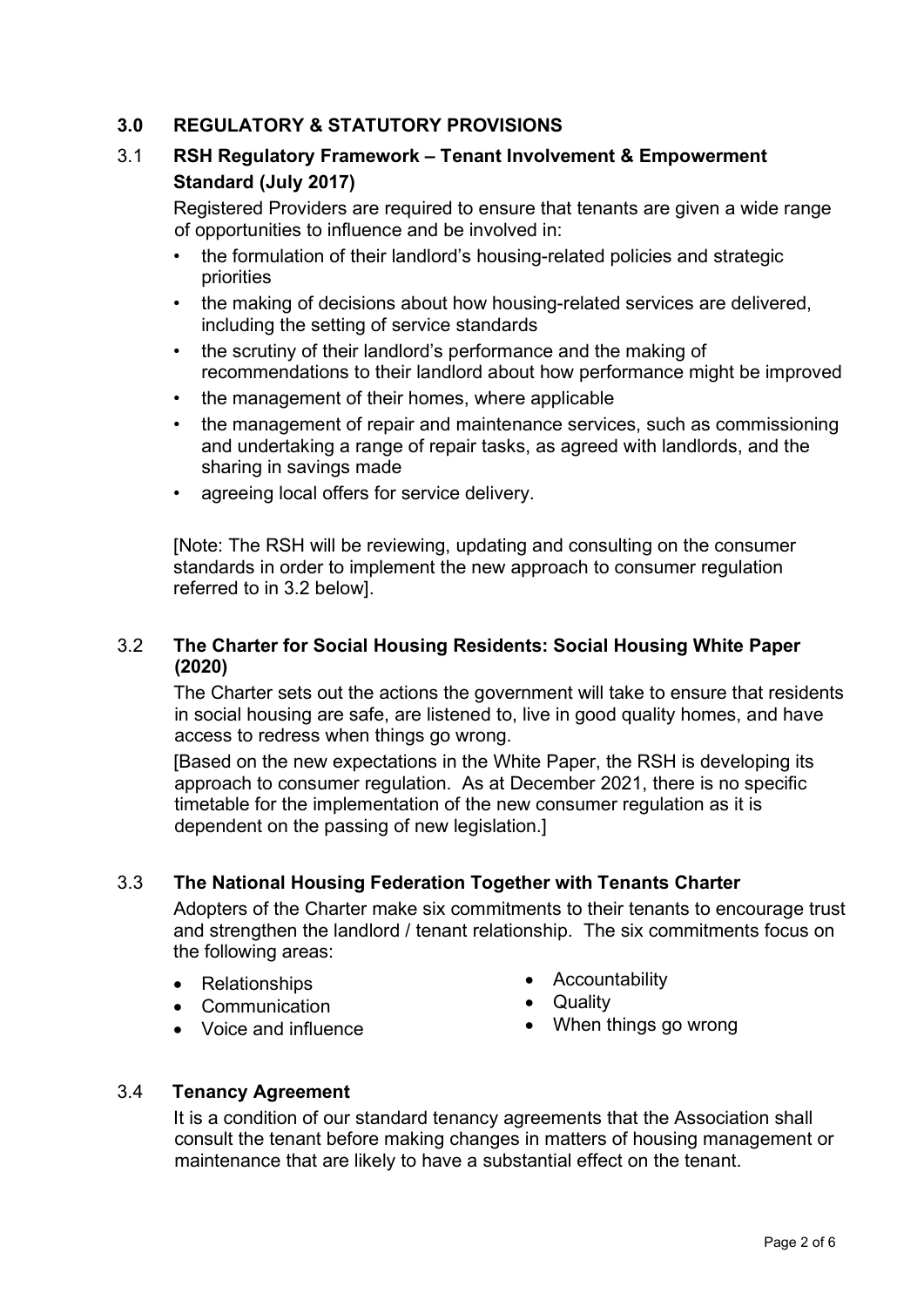## 3.5 **Landlord and Tenant Act 1985 – Section 20 Notice**

We are legally obliged to issue a Section 20 (s20) notice to let residents know about certain proposed works or services planned to our properties or on our estates. A s20 notice will explain what work is planned, why it is being carried out and the anticipated costs. It provides the opportunity for residents to comment on the plans; these are called 'observations'.

The type of notice residents receive will be determined by the anticipated cost of the works and whether or not we plan to use a contractor with whom we already have a long-term agreement. We issue s20 notices for major works or qualifying long-term contracts.

## **4.0 SCOPE**

4.1 This policy applies to all customers, including tenants, shared owners and leaseholders.

## **5.0 REFERENCE DOCUMENTS**

- 5.1 This policy should be read in conjunction with the following documents:
	- Bucks Housing's Service Standards
	- Equality, Diversity and Inclusion Policy
	- Complaints Policy and Procedures

## **6.0 OPPORTUNITIES FOR ENGAGEMENT**

## 6.1 **Residents' Voice and Scrutiny Panel**

We will establish and support a Residents' Voice and Scrutiny Panel. The Terms of Reference of the Panel will be agreed and reviewed annually by the Board of Management.

The Panel will monitor the Association's service delivery and performance in key areas, ensuring that high quality services are maintained and meet the best interests of residents. The Panel will act as a sounding board for new policies and procedures as they affect residents. Panel members may be invited to participate in service reviews and make recommendations for improvement and may also take part in the tender process for new contractors.

## 6.2 **Virtual Panel**

We will invite residents, who express an interest in being actively consulted or in participating directly, but who do not wish to become members of the Residents' Voice & Scrutiny Panel or to attend meetings, to join a "Virtual Panel" of residents.

The Virtual Panel may, for example, be invited to comment on proposals or on draft, customer-facing documents, including to gauge whether the document is accessible and clear to understand.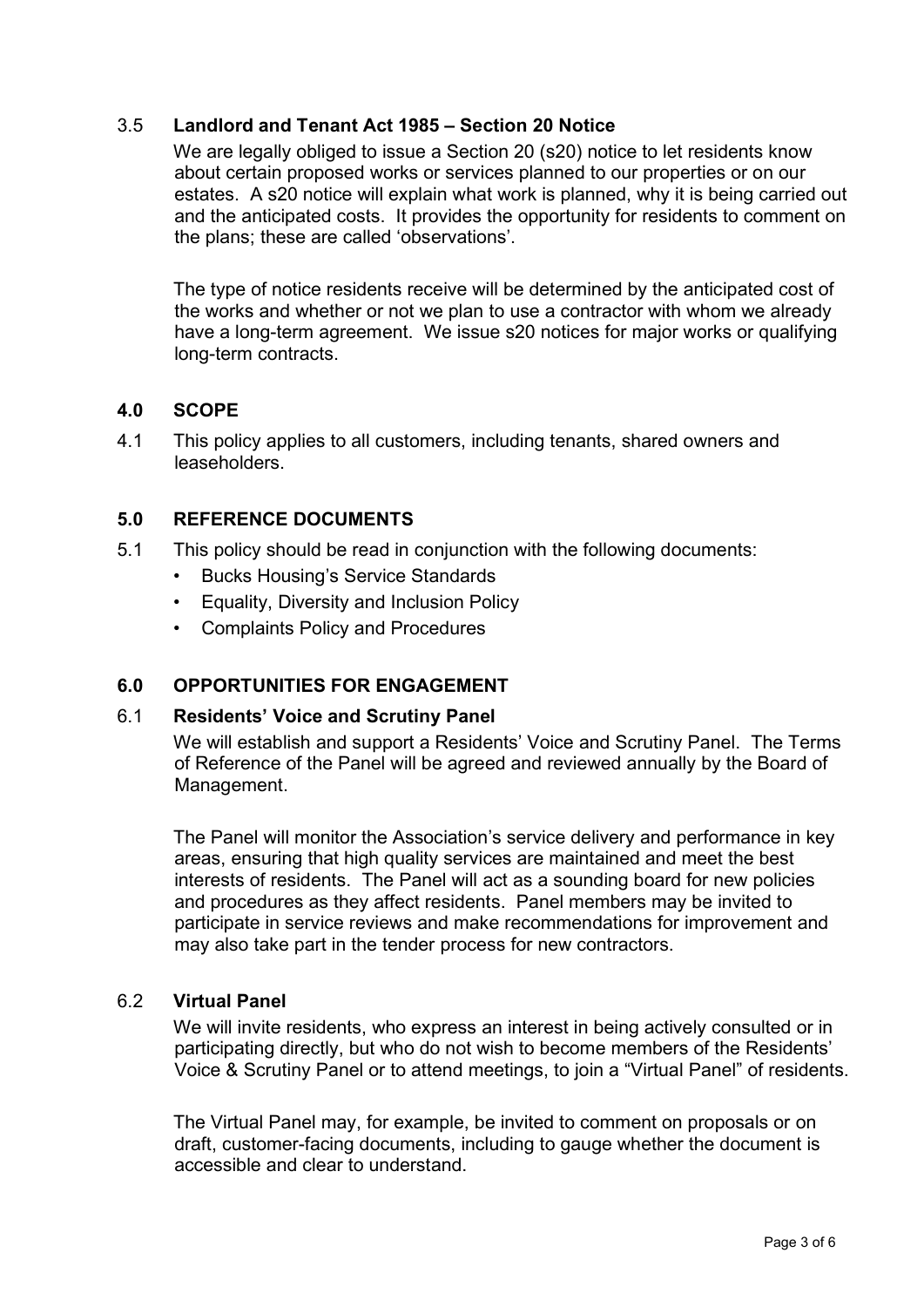## 6.3 **Tenant Surveys and Tenant Insight**

We will carry out a comprehensive Tenants' Survey at least every three years to assess how satisfied our tenants are with the services they are receiving and to identify trends.

We will also survey our residents on a continuous basis to ascertain how satisfied they are with different aspects of our service, including our Repairs & Maintenance Service, Lettings Service and Satisfaction with their New Homes. This information is supplemented by a regular analysis of residents' complaints.

We will continue to build a profile of our tenants, which we will use to help inform our delivery of services.

#### 6.4 **Digital Engagement**

We will use our website and other platforms to encourage a two-way flow of information and feedback with residents. We will promote opportunities for digital inclusion amongst our residents.

#### 6.5 **Board Membership**

We will ensure that one seat on the Board of Management will be reserved for someone with 'lived experience' of social housing. The process for election to this seat will enable all current tenants to have the opportunity to apply.

## 6.6 **Residents' Associations**

Scheme specific residents' associations will be encouraged, supported and formally recognised by the Association provided they are properly constituted.

#### 6.7 **Estate Inspections**

We will aim to visit all of our housing schemes at least annually and those with communal areas at least calendar monthly. Our customers will be encouraged to accompany staff on these inspections and work in partnership to improve the local neighbourhood.

#### 6.8 **Tenancy Audits**

We aim to carry out a Tenancy Audit visit to all of our residents at least every three years. These visits are used to refresh contact details, confirm who is living at the property and to discuss any tenancy / rehousing or neighbourhood issues.

### 6.9 **Mystery Shopping**

We will train and support Mystery Shoppers to test our services and provide feedback from their findings so that we can continue to provide or improve the service. Mystery Shoppers will receive a small reward for their time in the form of shopping vouchers.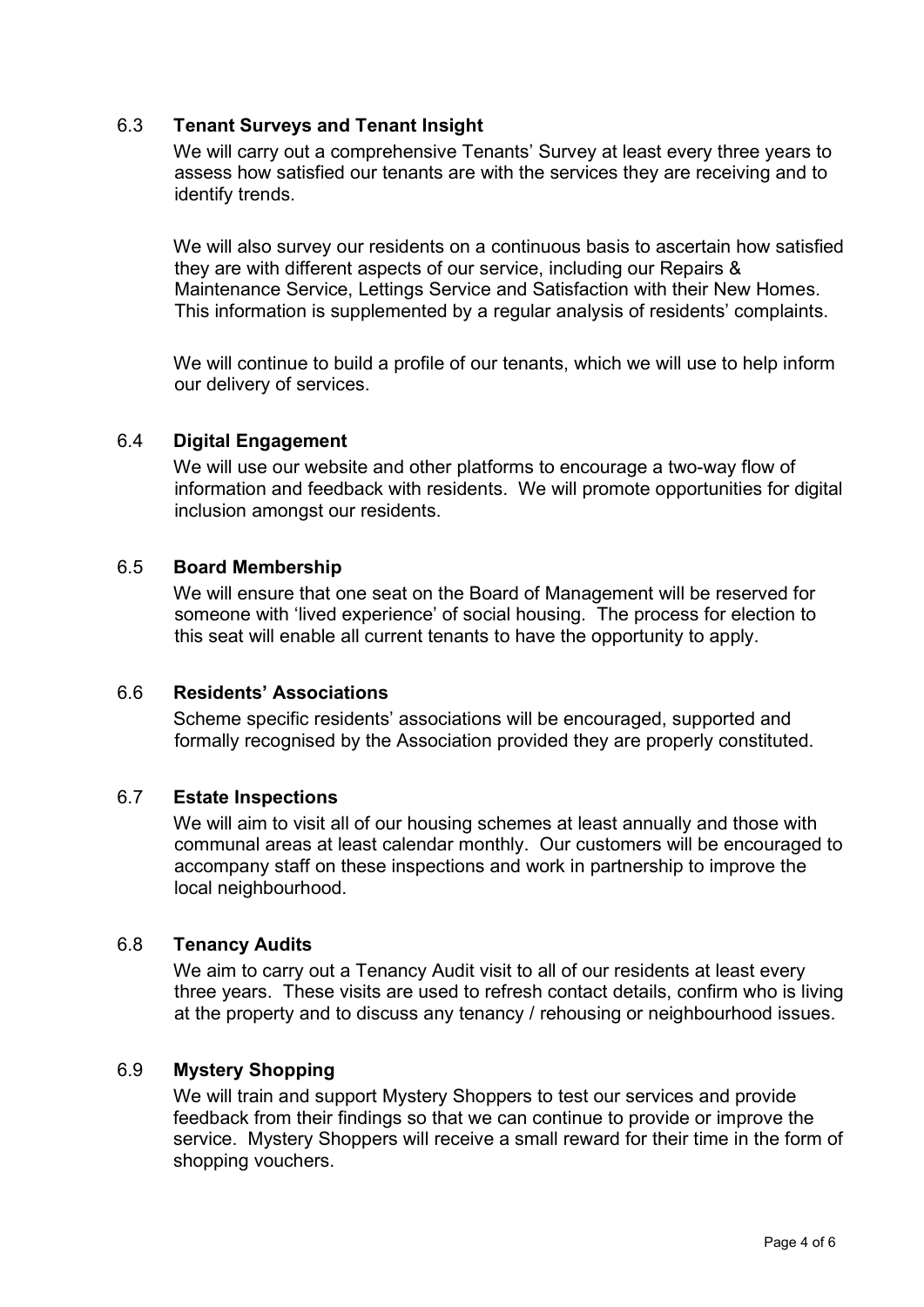## 6.10 **Local Events / Meetings**

We will hold local events / meetings on specific issues that affect residents living in a particular scheme / location.

## 6.11 **St Hughs Close Residents' Meeting**

We hold regular meetings with residents to discuss issues of concern to the residents at St Hughs.

#### 6.12 **Resident Suggestion Scheme**

We encourage residents to write in with their suggestion for a service improvement and / or a cost saving. If an idea is implemented, the resident will receive £50 in vouchers.

## **7.0 RESIDENT CONSULTATION**

- 7.1 We will consult residents on any proposed change which significantly affects them, including variations to:
	- the terms of their Tenancy Agreement
	- the services we provide
	- proposed improvements to their home
- 7.2 The procedures we must follow to vary the terms of tenancy are set out in the Tenancy Agreement.
- 7.3 Depending on the nature of the issue and the number of residents affected, consultation may be via personal contact, letters, meetings or questionnaires (or a combination of these methods). We will consider all consultation responses before taking any further action and we will inform all affected parties of our decision.
- 7.4 We will consult residents on the arrangements for carrying out services on their estates, for which they pay a service charge, such as garden maintenance, cleaning of communal areas and window cleaning.
- 7.5 As outlined in section 3.5 above, we are legally obliged to issue a Section 20 (s20) notice to let residents know about certain proposed works or services planned to our properties or on our estates.

#### **8.0 SUPPORT BUCKS HOUSING CAN PROVIDE**

8.1 We will make a specific budget allocation in our annual budgets to support resident engagement and participation.